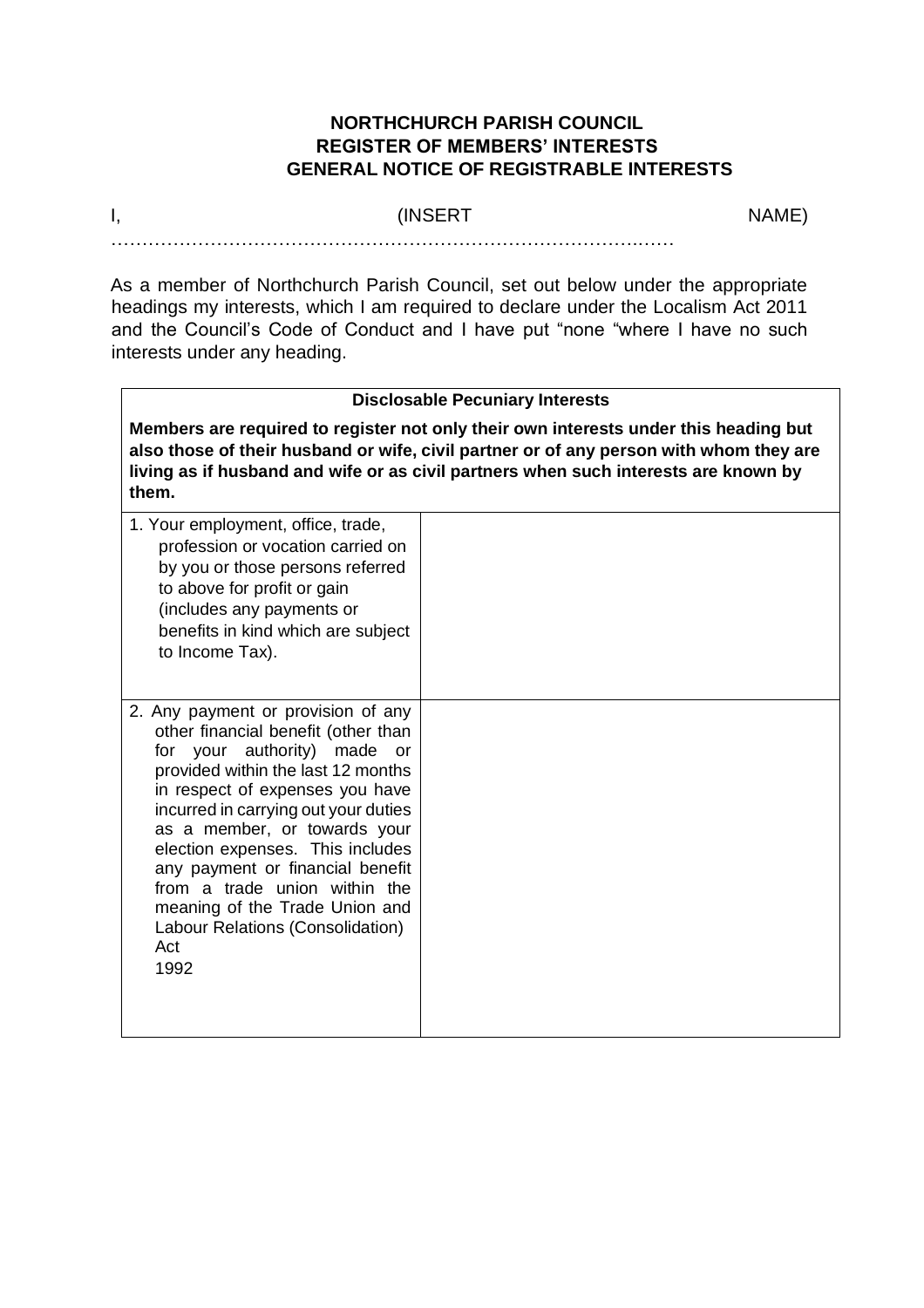| 3. A description of any contract for<br>goods, services or works made<br>between your authority and you or<br>the persons referred to above (or<br>a body in which you or they have a<br>beneficial interest) and which has<br>not been fully discharged |  |
|----------------------------------------------------------------------------------------------------------------------------------------------------------------------------------------------------------------------------------------------------------|--|
| 4. Any land in your authority's area in<br>which you have a beneficial<br>interest                                                                                                                                                                       |  |
| 5. Any land in the authority's area for<br>which you or the persons referred<br>to above have a licence (alone or<br>jointly with others) to occupy for a<br>month or longer                                                                             |  |
| 6. Any tenancy where to your<br>knowledge the landlord your<br>authority and the tenant a body in<br>which you or a person referred to<br>above has a beneficial interest                                                                                |  |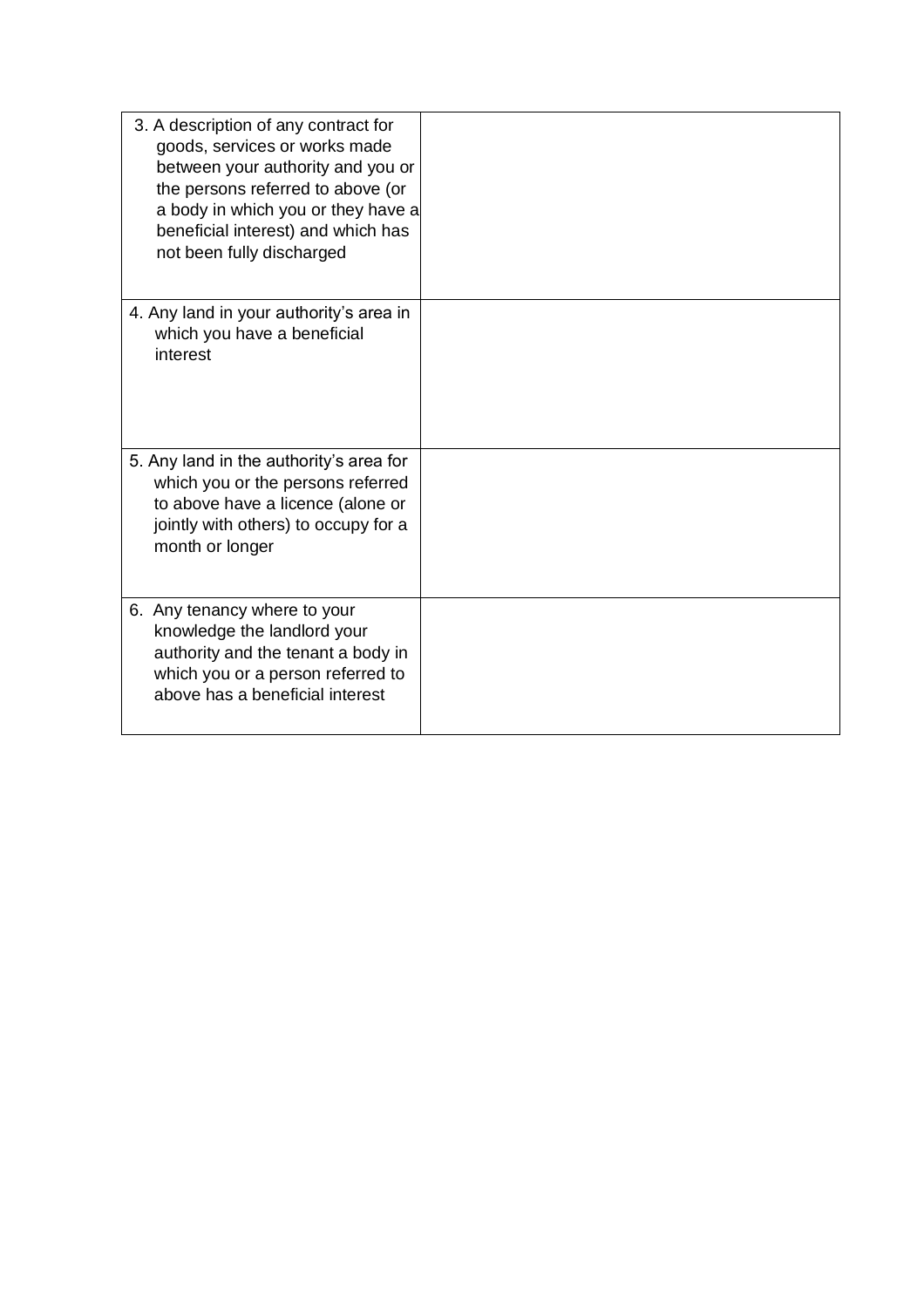| 7. The name of any person or body in<br>which you or a person referred to<br>above has a benefit interest in<br>securities of that body where:                                                                                                                                                |  |
|-----------------------------------------------------------------------------------------------------------------------------------------------------------------------------------------------------------------------------------------------------------------------------------------------|--|
| (a) that body to your knowledge has a<br>place of business or land in the area<br>of your authority; and (b) either-                                                                                                                                                                          |  |
| (i) the total nominal value of<br>the securities exceeds<br>£25,000 or one hundredth<br>of the total issue share<br>capital of that body; or                                                                                                                                                  |  |
| (ii) if the share capital of that<br>body is of more than one<br>class, the total nominal<br>value of the shares of any<br>one class in which you or a<br>person referred to above<br>has a beneficial interest<br>exceeds one hundredth of<br>the total issue share capital<br>of that class |  |

## **APPENDIX B**

| <b>Other Pecuniary Interests</b>                                                                                                                                                                                                              |  |  |  |
|-----------------------------------------------------------------------------------------------------------------------------------------------------------------------------------------------------------------------------------------------|--|--|--|
| Members are only obliged to register their own interests under this heading and do not<br>need to include the interests of husbands/wives/civil partners or others.                                                                           |  |  |  |
| 1 The name of the person who<br>employs or has appointed you, the<br>name of any firm in which you are<br>a partner, and the name of any<br>company for which you are a<br>remunerated director.                                              |  |  |  |
| 2. A description of any contract for<br>goods, services or works made<br>between your authority and you (or<br>a body in which you or they have a<br>beneficial interest) and which has<br>been fully discharged within the<br>last 12 months |  |  |  |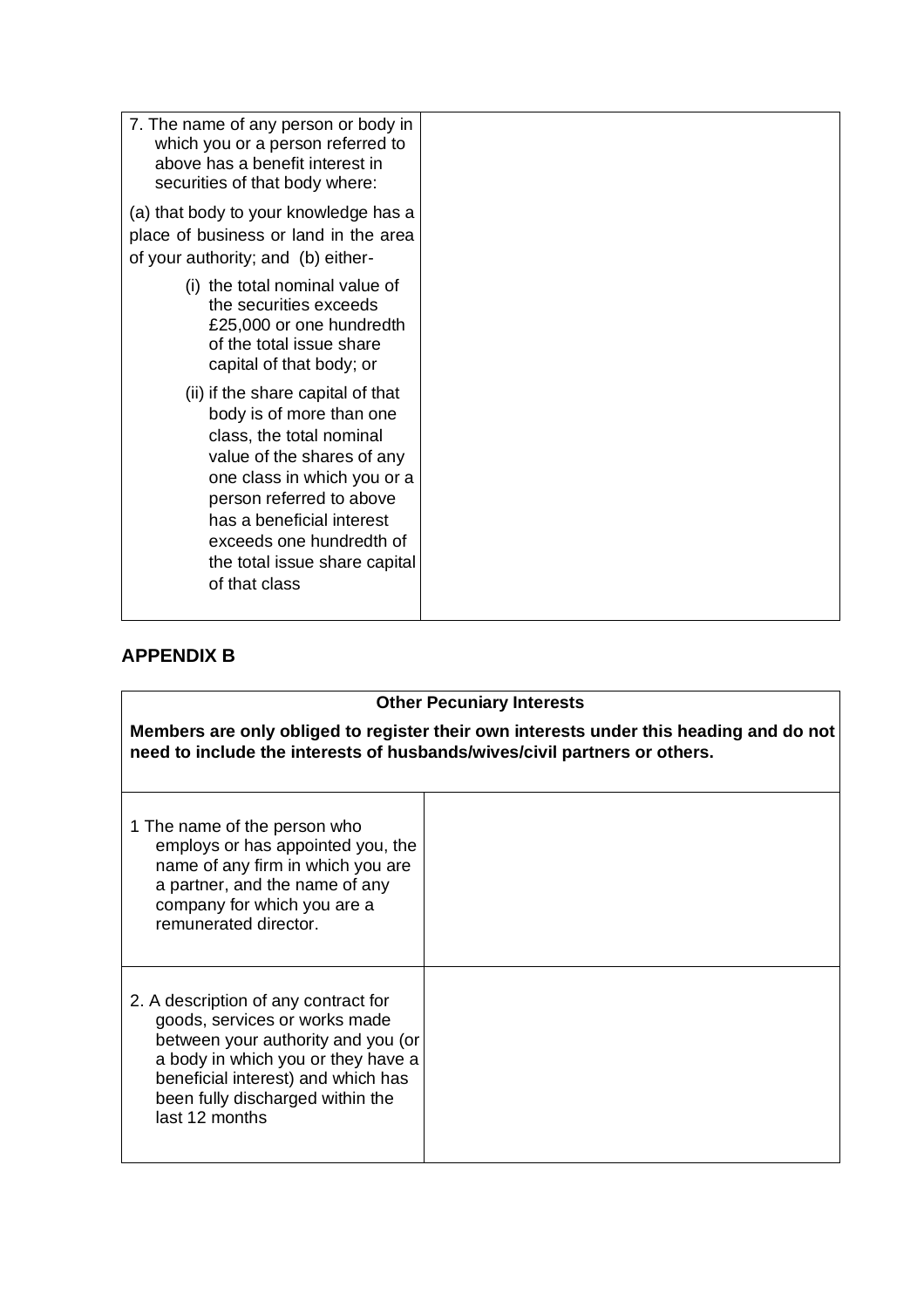| <b>Registrable Non-Pecuniary Interests</b>                                                                                                                                                                             |                                                                                                                                  |  |  |
|------------------------------------------------------------------------------------------------------------------------------------------------------------------------------------------------------------------------|----------------------------------------------------------------------------------------------------------------------------------|--|--|
| do not need to include the in<br>others                                                                                                                                                                                | Members are only obliged to regi ster their own interests under this heading and<br>interest of husbands/wives/civil partners or |  |  |
| 1. Your membership of or the fact that<br>you are in a position of general<br>management and control of<br>anybody: -                                                                                                  |                                                                                                                                  |  |  |
| to which you have been<br>(a)<br>appointed or nominated by<br>your authority                                                                                                                                           |                                                                                                                                  |  |  |
| exercising functions of a<br>(b)<br>public nature<br>directed towards charitable<br>(c)                                                                                                                                |                                                                                                                                  |  |  |
| purposes<br>one of whose principal<br>(d)<br>purposes includes the<br>influence of public opinion or<br>policy (including any political<br>party or trade union)                                                       |                                                                                                                                  |  |  |
| 2. The name of any person from whom<br>you have received a gift or hospitality<br>with an estimated value of at least £25<br>which I have accepted as a member<br>from any person or body other than the<br>authority. |                                                                                                                                  |  |  |

I recognise that it may be an offence under the Localism Act 2011 to: -

- (1) omit information that ought to be given in this notice;
- (2) provide information that is materially false or misleading;
- (3) fail to give further notices in order to bring up to date information given in this notice after my re-election or reappointment or to fail to declare a disclosable pecuniary interest that I acquire after the date of this notice and have to declare under the provisions of s. 31 (2) Localism Act 2011.

I also acknowledge that it may be a breach of the Code of Conduct to: -

- (1) omit information that ought to be given in this notice;
- (2) provide information that is materially false or misleading;